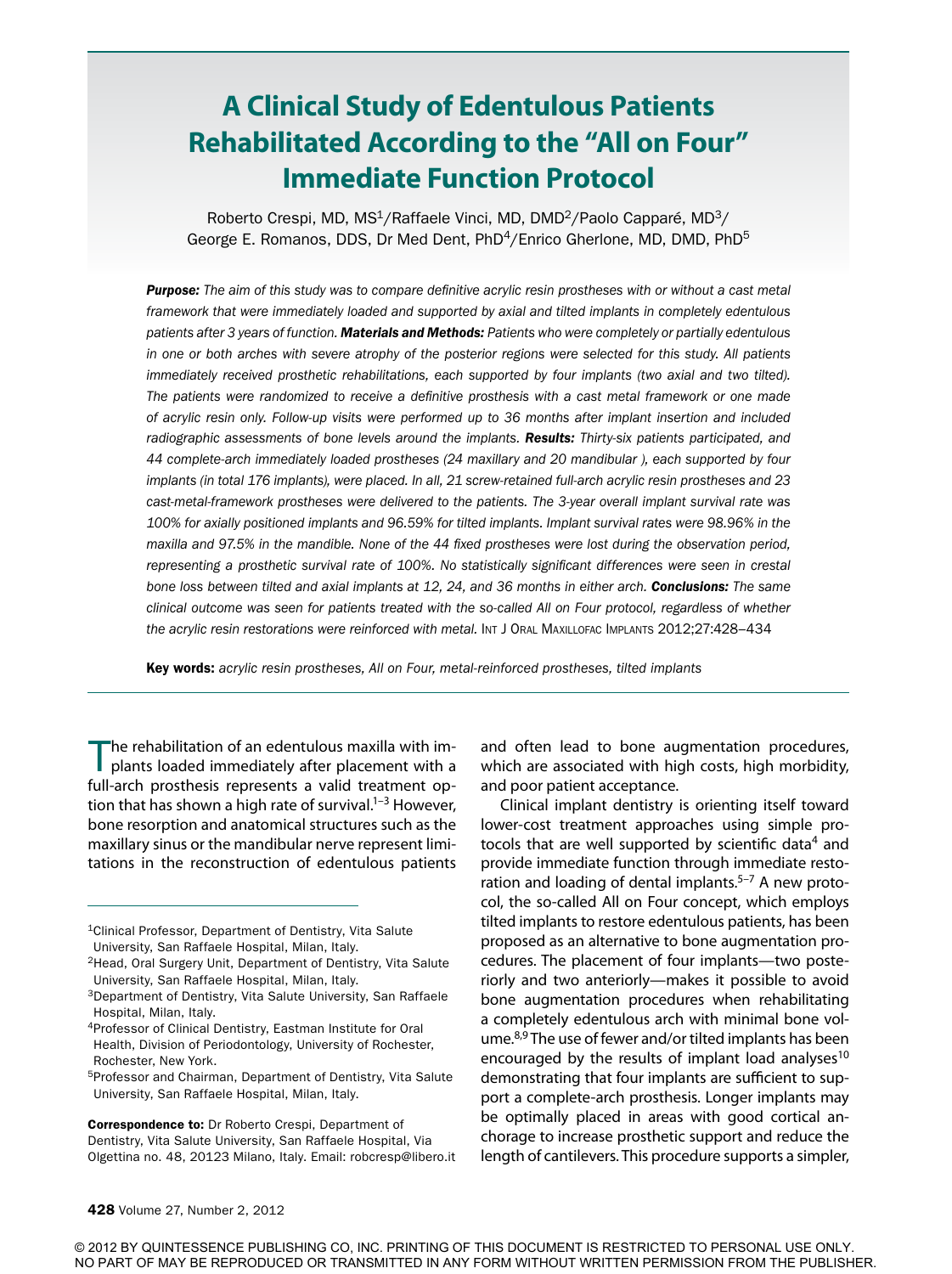less expensive, and less time-consuming treatment compared to maxillary sinus elevation<sup>11</sup> or bone grafts.

Krekmanov et al $12$  treated 47 consecutive patients with implants placed in tilted positions. Cumulative success rates in the maxilla at 5 years were 98% for tilted implants and 93% for axially positioned implants. Analysis of the load distribution in one mandibular case showed no significant difference between tilted and nontilted implants, and improved prosthesis support was confirmed. Several authors have reported promising clinical outcomes when placing immediate fixed reconstructions in edentulous patients supported by four splinted implants; immediately loaded full-arch fixed prostheses supported by two axial and two tilted implants in both arches have proven to be a successful long-term treatment option.<sup>3,8,9,13</sup>

Because the immediate loading of tilted implants with a provisional restoration has been proposed as a simpler, more predictable, less expensive, and less time-consuming method to treat the atrophic maxilla, $14,15$  the aim of the present prospective study was to compare a definitive cast-metal-framework prosthesis with a definitive all–acrylic resin prosthesis, both of which were immediately loaded and supported by axial and tilted implants in patients with completely edentulous jaws, after 3 years in function.

## MATERIALS AND METHODS

#### Patient Selection

This clinical study was performed in the Department of Dentistry, San Raffaele Hospital, Milan, Italy. All patients had to be in good health and edentulous (in one or both arches) or with only a few hopeless teeth, and all presented with severe atrophy of the mandible or maxilla in posterior regions. Exclusion criteria were any active infection or severe inflammation in the areas intended for implant placement, presence of chronic systemic disease, smoking more than 15 cigarettes per day, a bruxism habit, and poor oral hygiene.

Diagnoses were made clinically and radiographically (preoperative panoramic radiograph and computed tomographic scans). All patients gave their written informed consent for immediate implant loading.

#### Surgical Procedure

One hour prior to surgery, patients received 1 g amoxicillin (Zimox, Pfizer Italia), which they continued to take (1 g twice a day) for a week after the surgical procedure. Surgery was performed under local anesthesia (optocain 20 mg/mL with adrenaline 1:80,000; Astra).

In edentulous mandibles, incisions were made on the top of the alveolar crest, from the first molar on one side to the first molar on the contralateral side, with

## Table 1 Diameters and Lengths of Implants Placed in the Maxilla and Mandible

|                     | Implant           | Implant length  |                 |
|---------------------|-------------------|-----------------|-----------------|
|                     | diameter          | $13 \text{ mm}$ | $15 \text{ mm}$ |
| Maxilla (n = $96$ ) |                   |                 |                 |
| Axial ( $n = 48$ )  | 4 mm<br>3.75 mm   | 22<br>26        | Ω<br>Ω          |
| Tilted ( $n = 48$ ) | 4 mm<br>3.75 mm   | 20<br>Ω         | 28<br>Ω         |
| Mandible $(n = 80)$ |                   |                 |                 |
| Axial ( $n = 40$ )  | 4 mm<br>$3.75$ mm | 15<br>25        | $\Omega$<br>∩   |
| Tilted ( $n = 40$ ) | 4 mm<br>$3.75$ mm | 22              | 18              |

bilateral releasing incisions. Subperiosteal dissection on the lingual and buccal surfaces was carried out, and the mental foramina were visualized. The most posterior implants were placed close to the anterior wall of the mental loop and were tilted distally about 30 to 35 degrees relative to the occlusal plane. The posterior implants, which were 4 mm in diameter and 15 or 13 mm in length, typically emerged at the second premolar position (PAD System, Sweden-Martina; Table 1). After the posterior implants were placed bilaterally, additional implants were placed in the anterior mandible. Anterior implants were either 3.75 or 4 mm in diameter and 13 mm in length (PAD System, Sweden-Martina). When necessary, bone shaping was performed with a round bur to level the bone crest and to achieve crestal positioning in the posterior arches, bone recontouring was performed distal to the angled implants.

In edentulous maxillary patients, incisions were made on the alveolar crest from the first molar on one side to the first molar on the contralateral side, with bilateral releasing incisions. Subperiosteal dissection was carried out. The most posterior implant was placed close to and parallel with the anterior sinus wall. Thus, these implants were tilted distally approximately 30 to 35 degrees. The lower corner of the implant neck was positioned level with the bone. Then implants were placed in the anterior maxilla, again with the implant necks positioned at the bone level. The posterior implants were 4 mm in diameter and 15 or 13 mm in length, and the anterior implants were either 4 or 3.75 mm in diameter and 13 mm in length (PAD System, Sweden-Martina).

Underpreparation was performed in soft bone to obtain high primary stability. If implants did not achieve the desired insertion torque, immediate loading was avoided and at least 3 months were allowed to elapse prior to loading.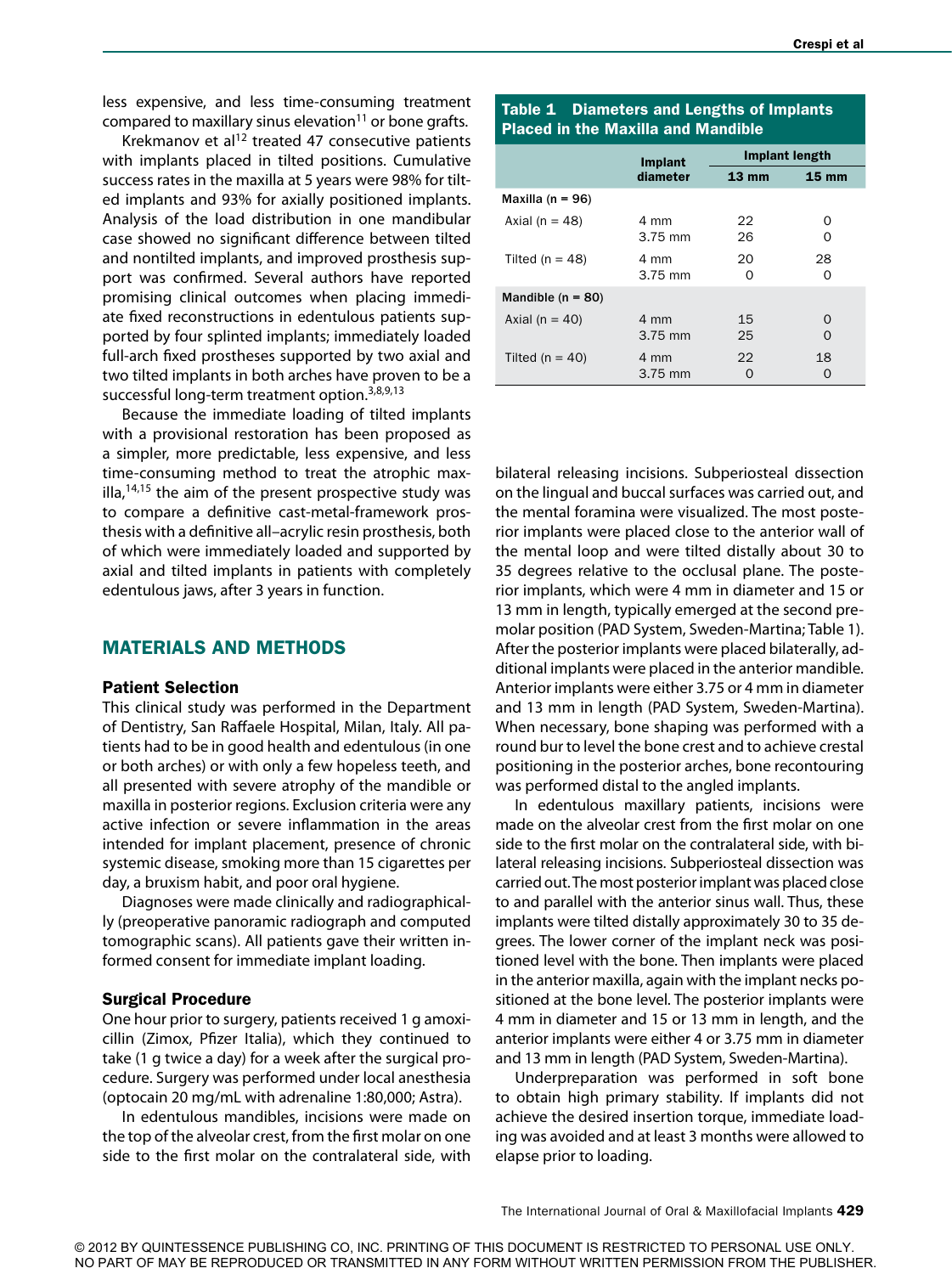

- Fig 1a Maxillary edentulous ridge.
- Fig 1b Preoperative panoramic radiograph.

Fig 1c The flaps were sutured and angulated abutments (PAD System) were placed.



Fig 1d The definitive metal-framework prosthesis.

Fig 1e Panoramic radiograph at 3 years.



Angulated abutments (PAD System, Sweden-Martina) for anterior implants were set at 17 degrees and those for posterior implants were set at 30 degrees to compensate for the lack of parallelism between implants. These abutment angulations were chosen so that the prosthetic screw access holes would be in an occlusal or lingual location.

Flap adaptation and suturing were performed in the usual manner with 4–0 nonresorbable sutures (Fig 1).

#### Prosthetic Protocol

A prosthesis was prepared prior to surgery in accordance with a diagnostic setup. The vertical dimension was established and corrected using facial reference marks recorded prior to surgery.

Pickup impressions (Permadyne, ESPE) of the implants were made at the conclusion of surgery. Then, an interocclusal registration was performed using the prefabricated prosthesis, and panoramic radiographs

© 2012 BY QUINTESSENCE PUBLISHING CO, INC. PRINTING OF THIS DOCUMENT IS RESTRICTED TO PERSONAL USE ONLY. NO PART OF MAY BE REPRODUCED OR TRANSMITTED IN ANY FORM WITHOUT WRITTEN PERMISSION FROM THE PUBLISHER.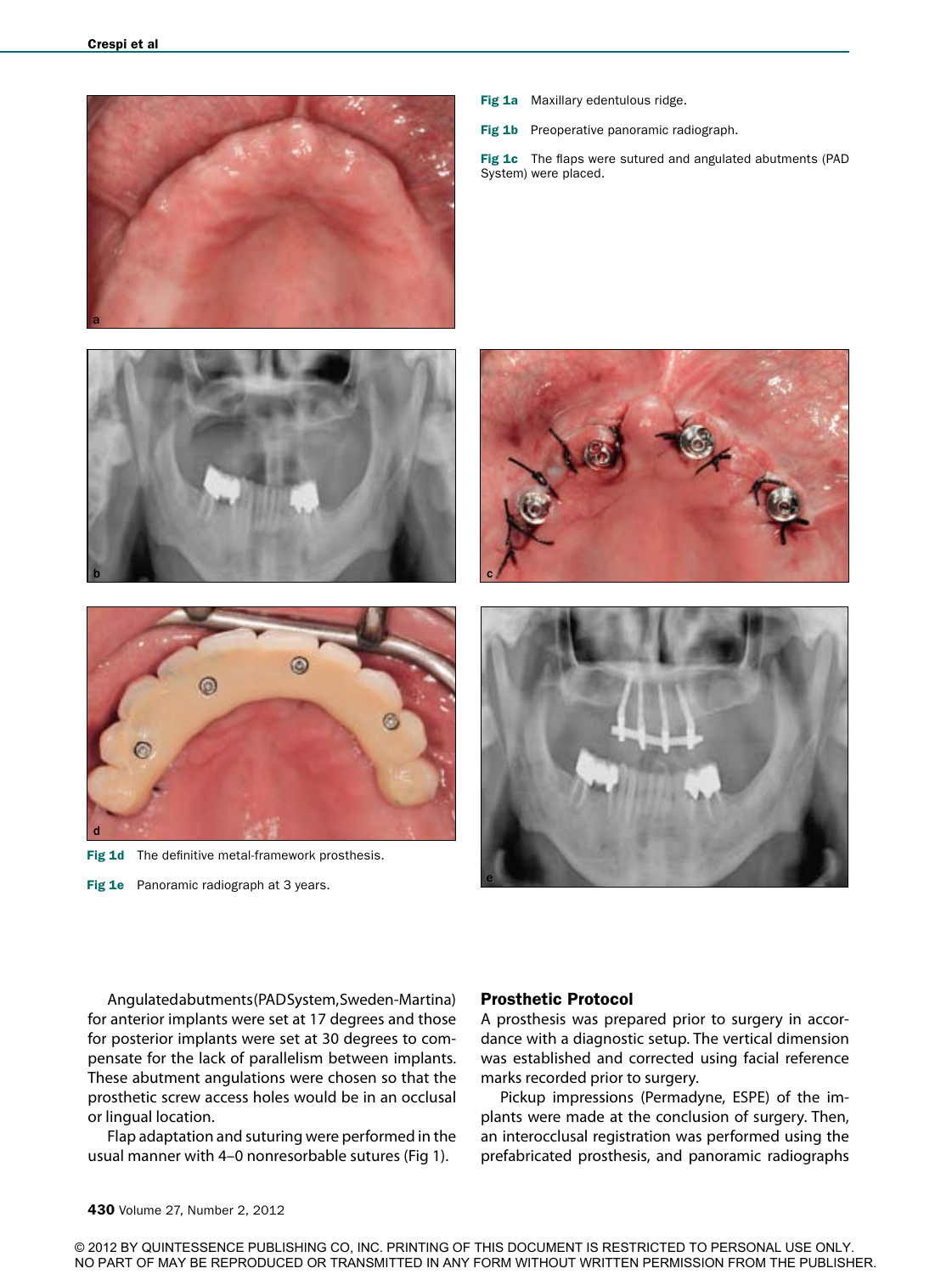

Fig 2a Maxillary edentulous ridge.



Fig 2b Preoperative panoramic radiograph.



Fig 2c The flaps were sutured and angulated abutments (PAD System) were placed.



Fig 2d The definitive all–acrylic resin prosthesis.



Fig 2e Panoramic radiograph of patient, treated with "All on Four" in both arches, at 3 years.

were obtained. Twenty-four hours after implant placement, screw-retained full-arch definitive prostheses were positioned.

According to a random selection protocol, one group of patients received definitive prostheses made of acrylic resin masticatory surfaces (Sinfony Resin, ESPE), with metal frameworks for increased strength and rigidity (Fig 1). The other group of patients received definitive prosthesis with acrylic resin frameworks (Resin IVOCRON, Ivoclar Vivadent) (Fig 2).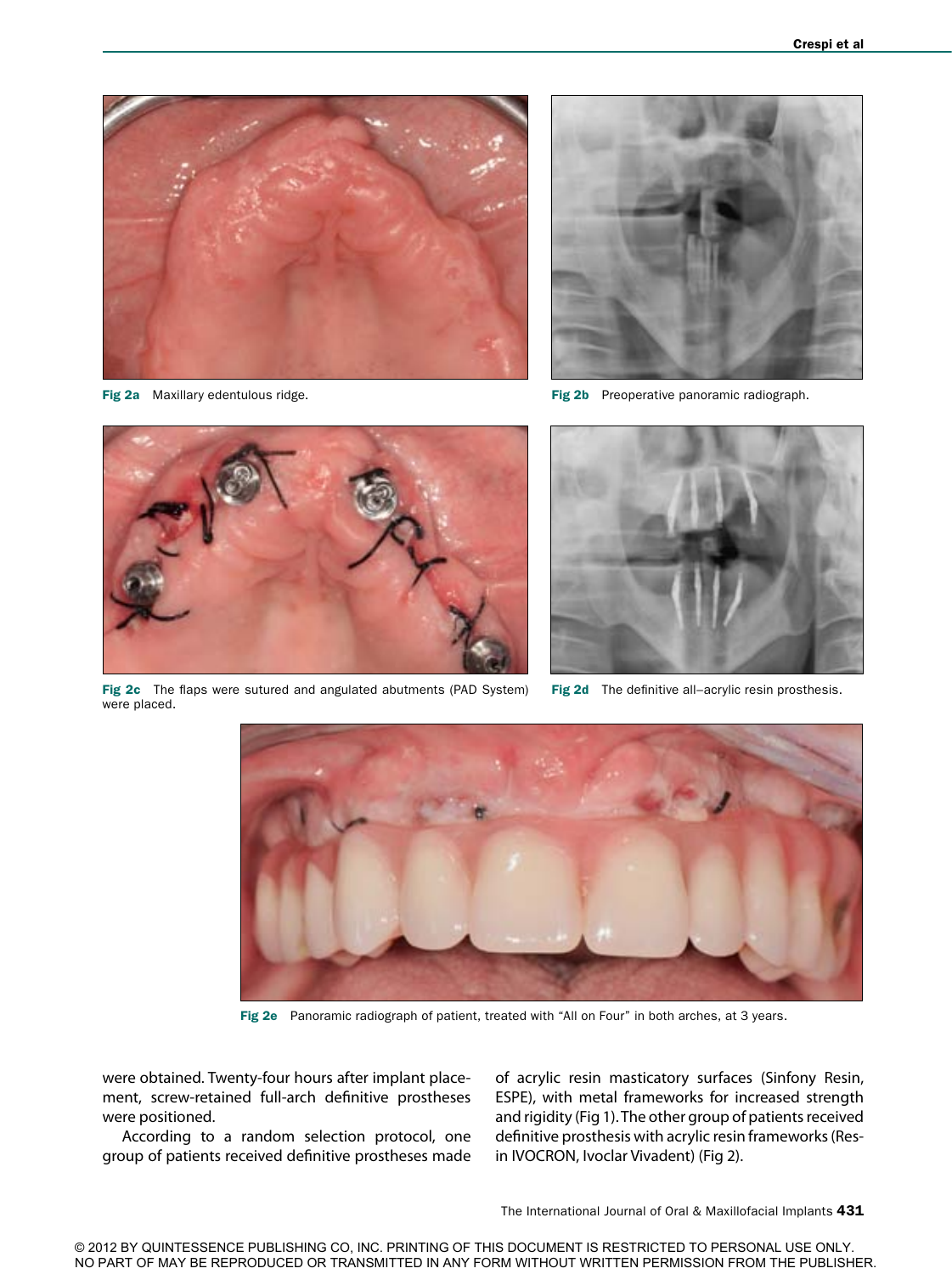|               | <b>Table 2 Dentate Ridges with Hopeless Teeth</b> |                        |  |  |
|---------------|---------------------------------------------------|------------------------|--|--|
|               | Hopeless teeth*                                   |                        |  |  |
| Patient no.   | <b>Maxilla</b>                                    | <b>Mandible</b>        |  |  |
| 1             | 11, 12, 14, 21, 24                                | Edentulous             |  |  |
| $\mathcal{P}$ | 11, 12, 13, 21, 22                                | Edentulous             |  |  |
| З             | Edentulous                                        | 31, 32, 33, 41, 42, 43 |  |  |

\*FDI tooth-numbering system used.

Cantilevers were typically extended to the first molar regions. Articulating paper (Bausch) was used to check the occlusion and adjust it, if necessary. Static occlusion consisted of central contacts established on all masticatory units. Dynamic occlusion included canine/premolar guidance, regardless of the opposite arch settings. The screw access holes were covered with provisional acrylic resin (Fermit, Ivoclar Vivadent).

#### Follow-up

All patients followed a soft diet (avoiding bread and meat) for 2 months.

Follow-up visits were performed by a dental hygienist at 3, 6, 12, 24, and 36 months after implant insertion. Success criteria for implant survival were: presence of implant stability, absence of radiolucent zone around the implants, no mucosal suppuration, no pain.

Restoration success, defined as the absence of fractures of the acrylic resin superstructure, even if one or more implants supporting the restoration have been removed. Implant survival was defined as the absence of implant mobility, swelling, or pain in the surgical site at the time of examination. Implant success was defined as implant survival plus marginal bone loss of less than 1.5 mm after 1 year of loading and no more than 0.2 mm of loss between each follow-up appointment after the first year of function.

Radiographic assessments were made using panoramic images obtained immediately after surgery and at each follow-up visit (Fig 1). Bone levels were measured on the mesial and distal aspects of each implant, using the implant-abutment junction as a reference point. To adjust for dimensional distortion and enlargement on the radiographs, the actual known lengths of the implants were compared to the measured implant dimensions on the radiograph. $4,16$  A radiologist measured the changes in marginal bone height over time twice, marking the reference points and measuring lines on the screen interactively; the numeric value of measurements was recorded by software (CDR, Schick Technologies). The radiographic measurements were compared to the measurements obtained immediately after surgery.

#### Statistical Analysis

A dedicated software program (SPSS 11.5.0, SPSS) was used for all statistical analyses. Bone level measurements were reported as means  $\pm$  standard deviations at 12, 24, and 36 months. Bone loss around the axial and tilted implants was compared with the Student *t* test at a significance level of *P* = .05.

# RESULTS

Between January 2007 and July 2007, 36 patients, 22 women and 14 men with a mean age of 54.6 years (range, 41 to 81 years), were randomly selected for this study and were treated with 44 immediately loaded complete-arch prostheses (24 maxillary and 20 mandibular), each supported by four implants (in total 176 implants) (Table 1). Eight patients were treated with both maxillary and mandibular prosthetic rehabilitations. In all, 21 screw-retained full-arch definitive acrylic resin prostheses and 23 definitive cast-metal-framework prostheses were delivered to the patients. Cantilevers extended to the first molar regions in all but three cases, in which they reached only the second premolar area.

All implants in immediate function had a final insertion torque of at least 40 Ncm. In three patients, the anterior implants were immediately positioned in fresh extraction sockets. These patients had presented with partially edentulous ridges (residual hopeless teeth are reported in Table 2) and underwent extraction of residual teeth on the same day that implants were positioned. The granulation tissue was removed from the extraction sockets. Postextraction implants were positioned in central incisor sites: in the maxillary central incisors in two patients and the mandibular central incisors in the third patient.

During the first 4 months after implant placement, three implants failed (one maxillary and two mandibular), all as a result of pain (Table 3). All failed implants were tilted and were replaced immediately without compromising prosthetic function.

One patient, a 76-year-old nonsmoking woman, reported severe discomfort, pain, and swelling in the anterior maxilla 3 months after surgery. The restoration was removed, and subsequent examination revealed that mucositis was present around an axial implant in the right lateral incisor area. Curettes were used along the implant surface and amoxicillin was delivered locally to the peri-implant mucosa. The restoration was repositioned, and the patient received a cycle of 500 mg amoxicillin (Zimox, Pfizer Italia) twice daily for 5 days.

The 3-year overall implant survival rates were 100% for axially positioned implants and 96.59% for tilted implants. The implant survival rates were 98.96% in the maxilla and 97.5% in the mandible.

© 2012 BY QUINTESSENCE PUBLISHING CO, INC. PRINTING OF THIS DOCUMENT IS RESTRICTED TO PERSONAL USE ONLY. NO PART OF MAY BE REPRODUCED OR TRANSMITTED IN ANY FORM WITHOUT WRITTEN PERMISSION FROM THE PUBLISHER.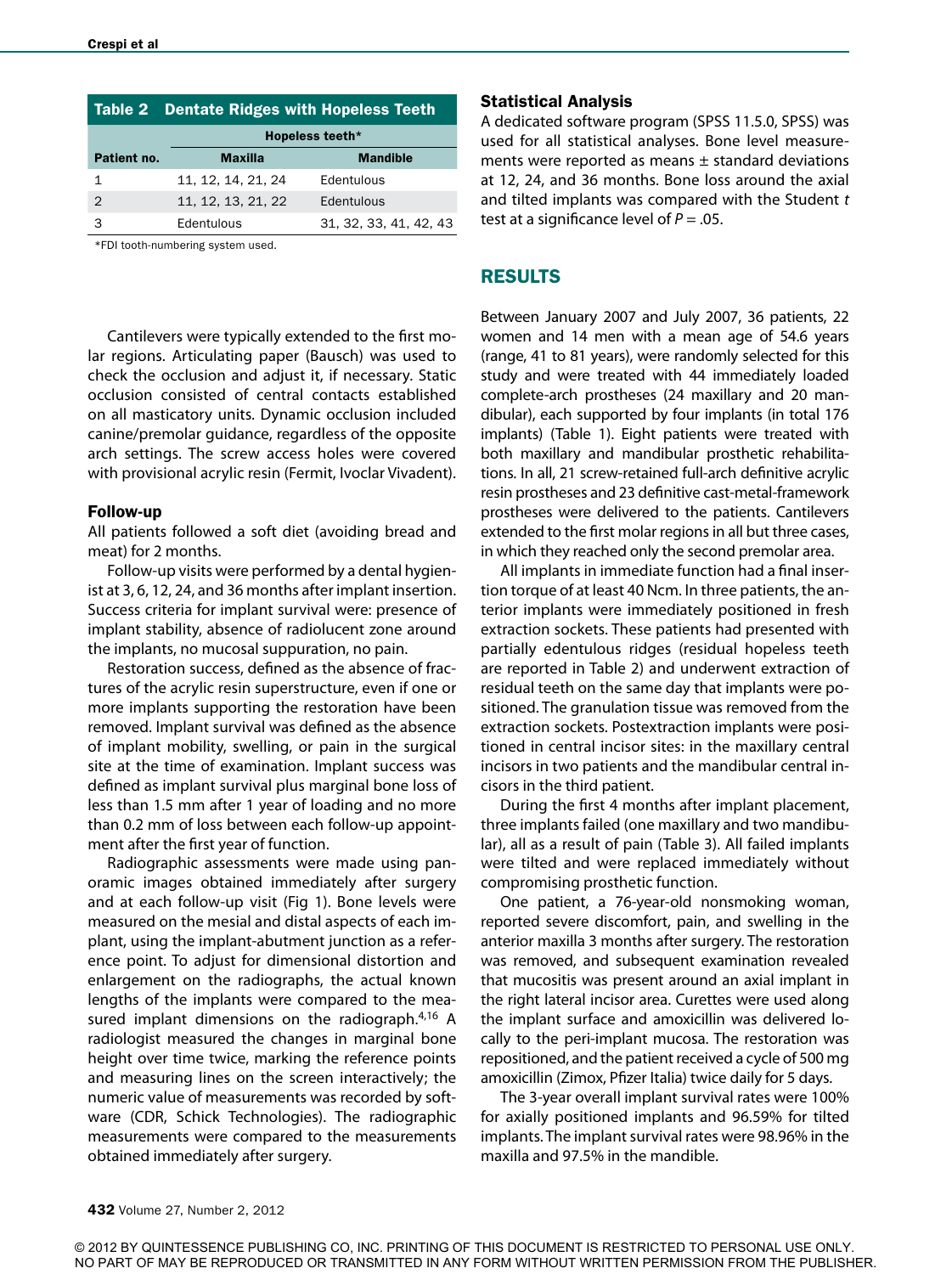|                      | <b>Table 3 Failure Analyses for Axial and Tilted Implants</b> |               |               |                          |  |
|----------------------|---------------------------------------------------------------|---------------|---------------|--------------------------|--|
| Location/type        |                                                               | <b>Placed</b> | <b>Failed</b> | <b>Survival rate (%)</b> |  |
| Maxilla ( $n = 96$ ) |                                                               |               |               |                          |  |
| Axial                |                                                               | 48            | O             | 100                      |  |
| Tilted               |                                                               | 48            |               | 97.97                    |  |
| Mandible $(n = 80)$  |                                                               |               |               |                          |  |
| Axial                |                                                               | 40            | $\Omega$      | 100                      |  |
| Tilted               |                                                               | 40            | 2             | 95.00                    |  |

Table 4 Crestal Bone Loss Values (Mean ± SD) for Maxillary and Mandibular Tilted and Axial Implants

|                                               | Time                               |                                    |                                    |
|-----------------------------------------------|------------------------------------|------------------------------------|------------------------------------|
|                                               | $12 \text{ mo}$                    | 24 mo                              | 36 mo                              |
| Axial                                         |                                    |                                    |                                    |
| Maxilla ( $n = 48$ )<br>Mandible ( $n = 40$ ) | $1.02 \pm 0.35$<br>$1.04 \pm 0.30$ | $1.08 \pm 0.41$<br>$1.04 \pm 0.35$ | $1.10 \pm 0.45$<br>$1.06 \pm 0.41$ |
| Tilted                                        |                                    |                                    |                                    |
| Maxilla ( $n = 48$ )<br>Mandible $(n = 40)$   | $1.05 \pm 0.29$<br>$1.05 \pm 0.32$ | $1.07 \pm 0.46$<br>$1.09 \pm 0.29$ | $1.11 \pm 0.32$<br>$1.12 \pm 0.35$ |

None of the 44 fixed prostheses were lost during the observation period, representing a prosthetic survival rate of 100%. Only two all–acrylic resin prosthetic reconstructions displayed fractures of the acrylic resin material. Occlusal screw loosening was observed in only 3% of sites within 6 months of follow-up.

At the 36-month evaluation, peri-implant crestal bone loss averaged 1.10  $\pm$  0.45 mm for axial maxillary implants (n = 48 implants) and  $1.11 \pm 0.32$  mm for tilted maxillary implants ( $n = 48$  implants) (Table 4). In the mandible, mean peri-implant crestal bone loss of 1.06  $\pm$ 0.41 mm for axial implants (n = 40) and  $1.12 \pm 0.35$  mm for tilted implants ( $n = 40$ ) was found (Table 4). No statistically significant differences (*P* > .05) in crestal bone loss were found in either arch between tilted and axial implants at 12, 24, and 36 months.

## **DISCUSSION**

The data from the present prospective study have shown encouraging clinical results with this method of restoring edentulous arches with immediately loaded full-arch fixed prostheses supported by two anterior axial implants and two distal tilted implants. For this technique, survival rates between 96.7% $8$  and 97.6% $9$ have been reported.

Three patients each lost one implant, and all prostheses survived on the remaining three implants until the replacement implants were loaded. The use of three loaded implants allows for the failure of one implant without failure of the prosthesis. All of the failed implants had been inserted with a torque of at least 40 Ncm.

In the current study, radiographs demonstrated that the bone resorption patterns for posterior angulated implants were similar on the mesial and distal surfaces and were in agreement with the findings of others.11,12,14,17,18 No statistically significant differences ( $P > .05$ ) in crestal bone loss were detected between tilted and upright implants at the 12-, 24-, and 36-month follow-up evaluations in either arch. This finding is also consistent with the literature,  $9,17$ confirming that tilted implants may achieve the same outcome as implants placed in an upright position. This positive result is associated with biomechanical advantages, since in this protocol implants are placed in strategic positions from a load-sharing point of view. Placement of the two well-anchored posterior tilted implants together with the anterior axially oriented implants can provide a predictable foundation for an implant-supported prosthesis. This surgical-prosthetic procedure also seems to validate the reduced length of the cantilevered segments of the prostheses. Implant placement and orientation provided effective cross-arch stabilization without the need for bone grafting procedures. The exclusion of maxillary sinus bone grafts resulted in significantly less morbidity and dramatically decreased the financial costs associated with those procedures. This treatment protocol allows the implant rehabilitation process to be simplified and